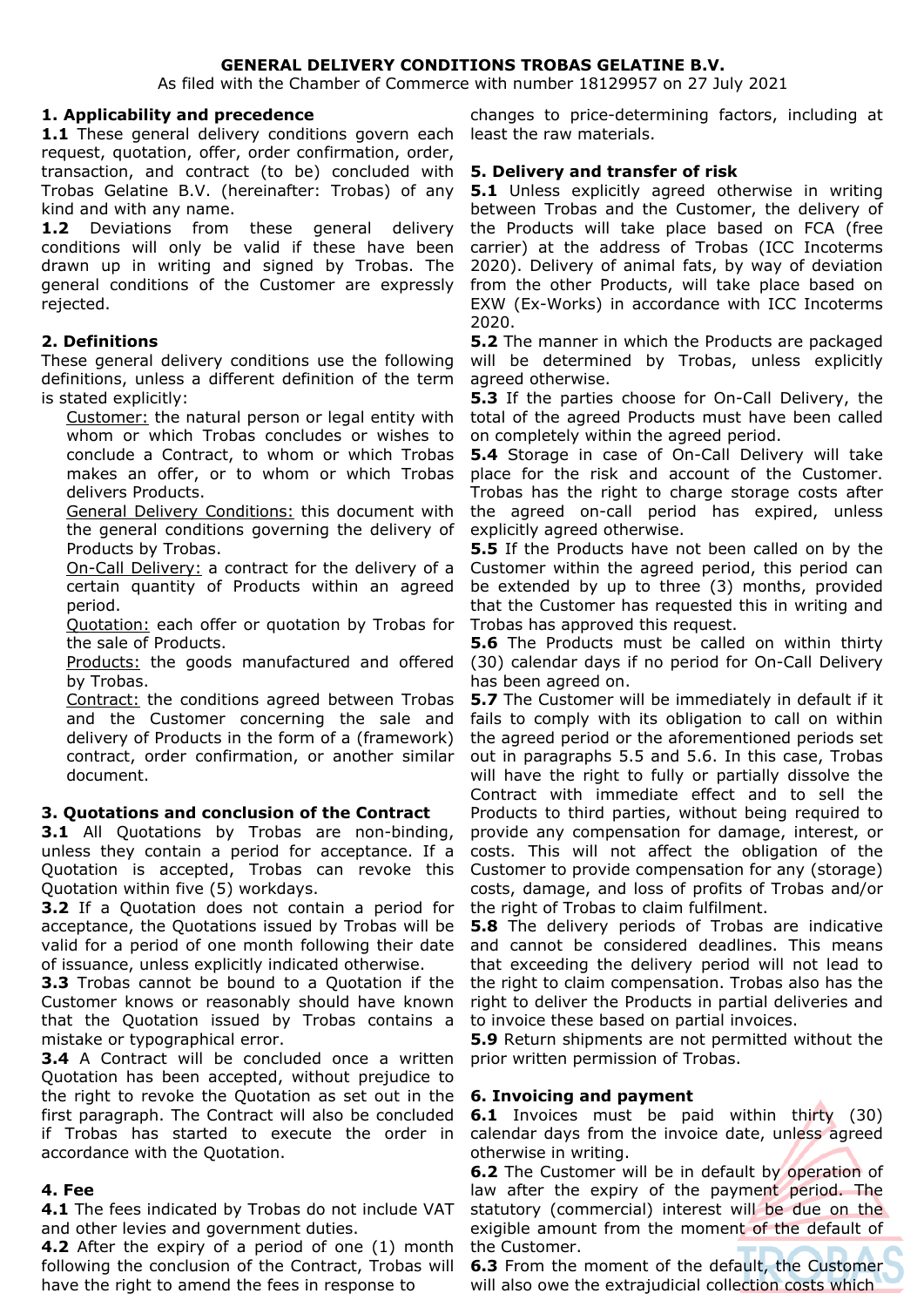Trobas incurred to collect the claim, with a minimum of EUR 150 (in words: one hundred and fifty euros).

**6.4** Settlement by the Customer is not permitted, unless Trobas has given the Customer prior permission for this.

**6.5** The Customer waives the right to suspend the fulfilment of any obligation arising from these General Delivery Conditions or the Contract.

### **7. Shelf-life and warranty**

**7.1** Trobas guarantees a shelf-life of the Products of a period of five (5) years from the date of their manufacturing, provided that the Products are stored in accordance with the applicable conditions and standards. By way of deviation from the other Products, a warranty period of two (2) weeks from the moment of delivery applies with respect to animal fat, provided that the animal fat is transported and stored in accordance with the applicable conditions and standards.

**7.2** Shortcomings that are the result of deviating use or other incidents or factors attributable to the Customer or which are for its risk and account are not covered by this warranty.

**7.3** This warranty only offers a replacement Product or full compensation for the Product, such at the discretion of Trobas. The warranty does not offer compensation for or payment of other claims or compensatory amounts. Article 9 of these General Delivery Conditions also governs these warranty obligations.

### **8. Reservation of ownership**

8.1 All Products delivered by Trobas will remain its property until the Customer has met all its payment obligations vis-à-vis Trobas based on any Contract concluded with Trobas concerning the delivery of Products and/or Claims in relation to a failure to fulfil such contract.

**8.2** The Customer must store the Products for its risk and account after the delivery of the Products to the Customer.

## **9. Liability**

**9.1** Trobas can only be held liable for direct damages, unless the damage is the result of the intent or deliberate recklessness of Trobas or the management of Trobas.

**9.2** Liability for indirect damages is explicitly excluded, including consequential damages, delay damages, loss of profits, lost savings, loss of data, and damage due to business standstill and departures.

**9.3** Any liability of Trobas based on any grounds is limited to the amount (excluding VAT) the Customer was charged by Trobas with regard to the relevant order underlying the claim, with a maximum of EUR 100,000 (in words: one hundred thousand euros).

**9.4** Trobas will not be liable if damage is caused by the improper use of the Products, in case of use in violation of the purpose of the Products, if the Products have been manufactured in accordance with the instructions of the Customer, or if the

Customer or third parties have modified the Products. The Customer indemnifies Trobas against any claims by third parties in these cases.

**9.5** This provision also covers all warranty obligations.

**9.6** The Customer must immediately inform Trobas of the damage in writing, but never later than within fourteen (14) calendar days following the occurrence of the damage or following the moment on which the Customer should have reasonably become aware of the (occurrence of the) damage.

**9.7** All claims based on compensation or any other ground of the Customer vis-à-vis Trobas will expire after a period of one (1) year following the moment on which the Customer became aware, or should reasonably have become aware, of the damage or claim and if the Customer has not claimed compensation within this period.

## **10. Intellectual property rights**

**10.1** All intellectual property rights concerning the Products are vested with Trobas, even if Trobas has manufactured the Products with due observance of the specifications or instructions of the Customer.

**10.2** The delivery of the Products will never constitute the transfer of any intellectual property right of the delivered Products to the Customer.

**10.3** Without the prior written permission of Trobas, the Customer may not fully or partially duplicate the Products.

**10.4** The Customer indemnifies Trobas against any claims by third parties concerning an infringement of an intellectual property right if the Products are manufactured based on the specifications or instructions of the Customer. In this case, Trobas will have the right to cease the production and/or delivery of the Products in question. The Customer is obliged to provide compensation for all resulting damage and costs, including any costs of proceedings.

### **11. Personal data**

If Trobas processes personal data of the Customer during the performance of its work, this processing will take place in a proper and careful manner in accordance with the statutory obligations arising from the General Data Protection Regulation.

## **12. Confidentiality**

12.1 The Customer is required to observe and preserve the confidentiality of information it receives from Trobas and all other information concerning Trobas of which confidentiality the Customer is aware or should reasonably be aware.

**12.2** The Customer will restrict the access to the confidential information to the persons who require this information for the implementation of the Contract. These persons must be bound to a contractual duty of confidentiality.

**12.3** Without the prior written permission of Trobas, the Customer will not publish the confidential information or disclose it to a third party.

**12.4** If the Customer violates the provisions of this article, Trobas will have the right to claim an  $\Box$